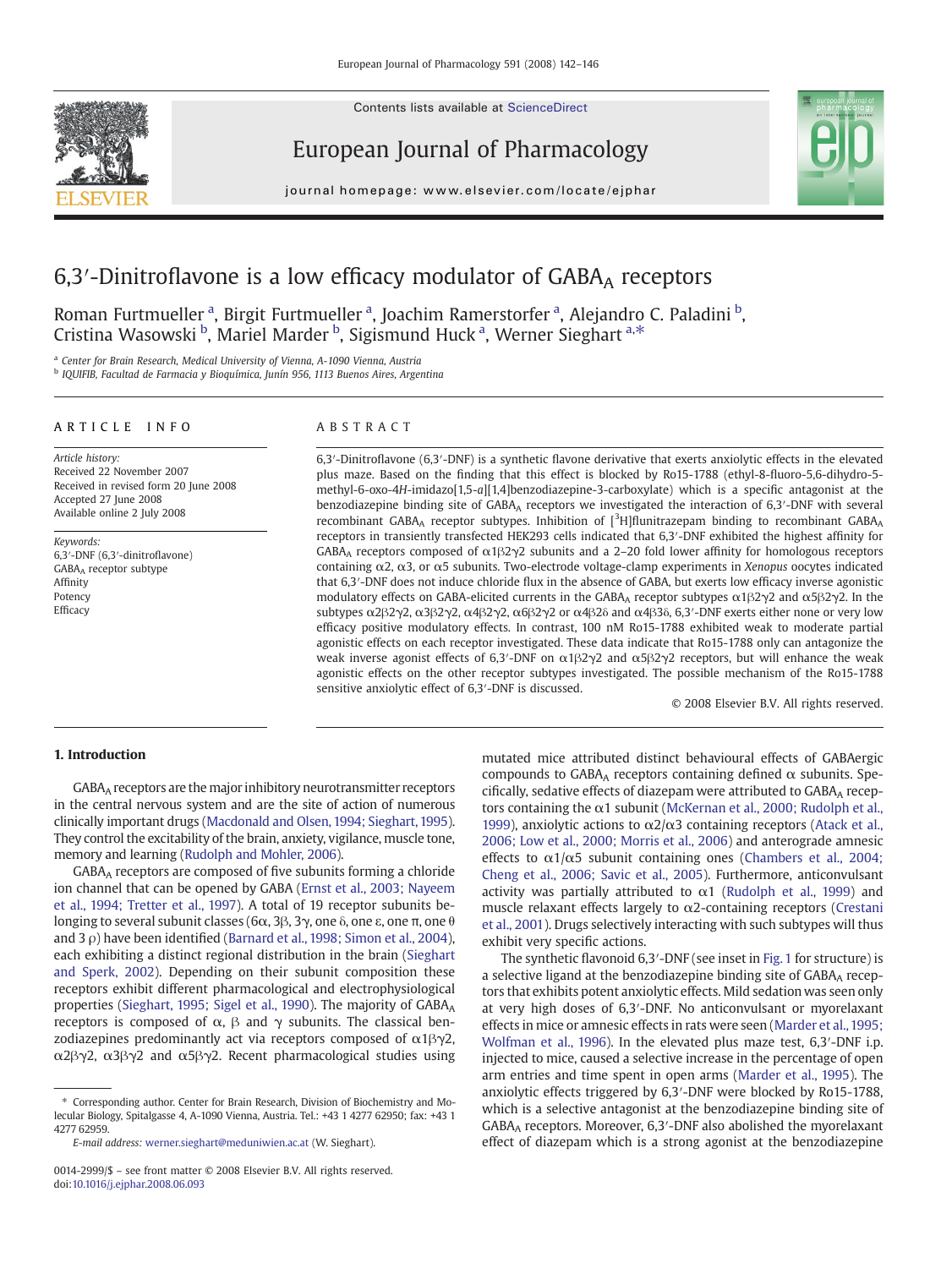<span id="page-1-0"></span>

Fig. 1. Effect of 6,3'-DNF on the binding of 2 nM  $[3H]$ flunitrazepam to membranes from transiently transfected HEK293 cells expressing GABAA receptors with subunit composition as indicated. Hatched area represents concentrations of 6,3′-DNF beyond maximal solubility under assay conditions. Values are mean ± S.E.M. of three determinations, triplicates each. The inset shows the structure of 6,3′-DNF.

binding site of GABA<sub>A</sub> receptors. These in vivo findings suggested that 6,3′-DNF is a partial agonist at the benzodiazepine binding site of GABAA receptors ([Wolfman et al., 1996\)](#page-4-0). The receptor subtype selectivity of 6,3′-DNF so far has not been investigated.

In this study we determined the affinity of 6,3′-DNF for the benzodiazepine binding site of GABAA receptor subtypes composed of  $\alpha$ 1β2γ2,  $\alpha$ 2β2γ2,  $\alpha$ 3β2γ2 and  $\alpha$ 5β2γ2 subunits by performing [<sup>3</sup>H] flunitrazepam binding experiments in transiently transfected human embryonic kidney (HEK293) cells. Furthermore, we investigated the interactions of  $6,3'$ -DNF with  $GABA_A$  receptors by performing twoelectrode voltage-clamp experiments in Xenopus oocytes that expressed recombinant GABAA receptors. In these functional tests we determined modulation of GABA-elicited currents in GABAA receptors containing the subunits  $\alpha$ 1 to  $\alpha$ 6 combined with β2 and γ2 subunits as well as the extrasynaptic  $\alpha$ 4β2δ and  $\alpha$ 4β3δ receptors. Finally we tried to attribute the in vivo effects of 6,3′-DNF to subsets of GABAA receptors.

# 2. Materials and methods

6,3′-DNF was synthesized by us according to the method described earlier [\(Marder et al., 1997\)](#page-4-0).

# 2.1. Receptor binding studies

HEK293 cells (CRL 1573; American Type Culture Collection, Rockville, MD, USA) were cultured in Dulbecco's modified Eagle's medium (Gibco, Rockville, MD, USA) supplemented with 10% fetal calf serum (Bio Whittaker, Rockland, ME, USA), 2 mM L-glutamine (Gibco), 100 U/ml penicillin G and 100 µg/ml streptomycin and 1% MEM (minimal essential medium = nonessential amino acids; Gibco) in  $75$ -cm<sup>2</sup> Petri dishes by the use of standard cell culture techniques. HEK293 cells were transfected with cDNAs encoding for  $GABA_A$  receptor subunits  $\alpha1$ to  $\alpha$ 6 in combination with  $\beta$ 2 and  $\gamma$ 2 (all subunits from rat). Each Petri dish was transfected with a total of 21 µg of subunit cDNA at a ratio of  $\alpha$ :β:γ= 1:1:1 using the calcium phosphate precipitation method ([Chen and Okayama, 1988\)](#page-3-0). 48 h after transfection cells were harvested by scraping into phosphate buffered saline (137 mM NaCl, 2.7 mM KCl, 1.5 mM KH<sub>2</sub>PO<sub>4</sub>, 4.3 mM Na<sub>2</sub>HPO<sub>4</sub>, pH 7.3). Cells were sedimented by centrifugation, supernatant was decanted and cell pellets were stored at −70 °C until usage. For inhibition studies frozen membrane-pellets were thawed and homogenized in TC50 (50 mM Tris/citrate buffer, pH 7.1), by using an Ultra-Turrax, followed

by two centrifugation resuspension cycles (200,000 g for 20 min at 4 °C). 0.03 to 0.3 mg membrane protein as measured with the BCA protein assay kit (Pierce, Rockford, IL, USA) using bovine serum albumin as standard was incubated in a total of 1 ml TC50 containing 150 mM NaCl and 2 nM  $[3H]$ flunitrazepam (74.1 Ci/mmol), (PerkinElmer Life Sciences, Waltham, MA) in the absence or presence of various concentrations of 6,3′-DNF. After incubation for 90 min at 4 °C the suspensions were rapidly filtered through Whatman GF/B filters (Whatman, UK) using a multi-channel receptor binding harvester (Brandel Inc., Gaithersburg, MD), washed three times with 3 ml of TC50 and subjected to liquid scintillation counting (Ultima Gold liquid scintillation cocktail, 2100 TR Tri-Carb Scintillation Analyser, both PerkinElmer). Data were analysed using GraphPad Prism (Graph Pad Software Inc., San Diego, CA). Ki values were calculated using Cheng Prusoff equation ([Cheng and Prusoff, 1973](#page-3-0)).

### 2.2. Two-electrode voltage clamp

In vitro transcription of mRNA was based on the expression vectors that were also used to express the receptor protein for binding studies. After linearizing the cDNA vectors with appropriate restriction endonucleases, capped transcripts were produced using the mMES-SAGE mMACHINE® T7 transcription kit (Ambion, TX). The capped transcripts were polyadenylated using yeast poly(A) polymerase (USB, OH) and were diluted and stored in diethylpyrocarbonate-treated water at −70 °C.

The methods used for isolating, culturing, injecting and defolliculating of oocytes were identical with those described by [Sigel \(1987\)](#page-4-0) and [Sigel et al. \(1990\)](#page-4-0) and were described elsewhere [\(Li et al., 2003\)](#page-4-0). In short, mature female Xenopus laevis (Nasco, WI) were anaesthetized in a bath of ice-cold 0.17% Tricain (ethyl-m-aminobenzoat, Sigma, MO) before decapitation and removal of the frog's ovary. Stage 5 to 6 oocytes with the follicle cell layer around them were singled out of the ovary using a platinum wire loop. Oocytes were stored and incubated at 18 °C in modified Barths' Medium (88 mM NaCl, 10 mM HEPES– NaOH (pH 7.4), 2.4 mM NaHCO<sub>3</sub>, 1 mM KCl, 0.82 mM MgSO<sub>4</sub>, 0.41 mM CaCl<sub>2</sub>, 0.34 mM Ca( $NO<sub>3</sub>$ )<sub>2</sub>) that was supplemented with 100 U/ml penicillin and 100 µg/ml streptomycin. Oocytes with follicle cell layers still around them were injected with an aqueous solution of cRNA. A total of 2.5 ng of mRNA per oocyte was injected. Subunit ratio was 1:1:5 for αβ2γ2, αβ2δ, and αβ3δ, respectively. After injection of cRNA, oocytes were incubated for at least 36 h before the enveloping follicle cell layers were removed. Collagenase-treatment (type IA, Sigma, MO) and mechanically defolliculating of the oocytes were described elsewhere [\(Li et al., 2003](#page-4-0)).

For electrophysiological recordings, oocytes were placed on a nylon-grid in a bath of Xenopus Ringer solution (XR solution, containing 90 mM NaCl, 5 mM HEPES-NaOH (pH 7.4), 1 mM  $MgCl<sub>2</sub>$ , 1 mM KCl and 1 mM  $CaCl<sub>2</sub>$ ). The oocytes were constantly washed by a flow of 6 ml/min XR solution which could be switched to XR solution containing GABA and/or drugs. Drugs were diluted into XR solution from dimethyl sulfoxide (DMSO)-solutions resulting in a final concentration of 0.1% DMSO perfusing the oocytes. Drugs were pre-applied for 30 s before the addition of GABA, which was then coapplied with the drugs without washing in between, until a peak response was observed. This procedure ensured that a possible unspecific adsorption of the drug in the tubing occurred during the 30 s pre-application period in which 3 ml of the final drug solution passed the application system. Between two applications, oocytes were washed in XR solution for up to 15 min to ensure full recovery from desensitization. For current measurements the oocytes were impaled with two microelectrodes (2–3 M $\Omega$ ) which were filled with 2 M KCl. Maximum currents measured in mRNA-injected oocytes were in the microampere range for all subtypes of GABAA receptors. To test for modulation of GABA-induced currents by the compounds 6,3′-DNF or Ro15-1788 a concentration of GABA that was titrated to trigger 3% of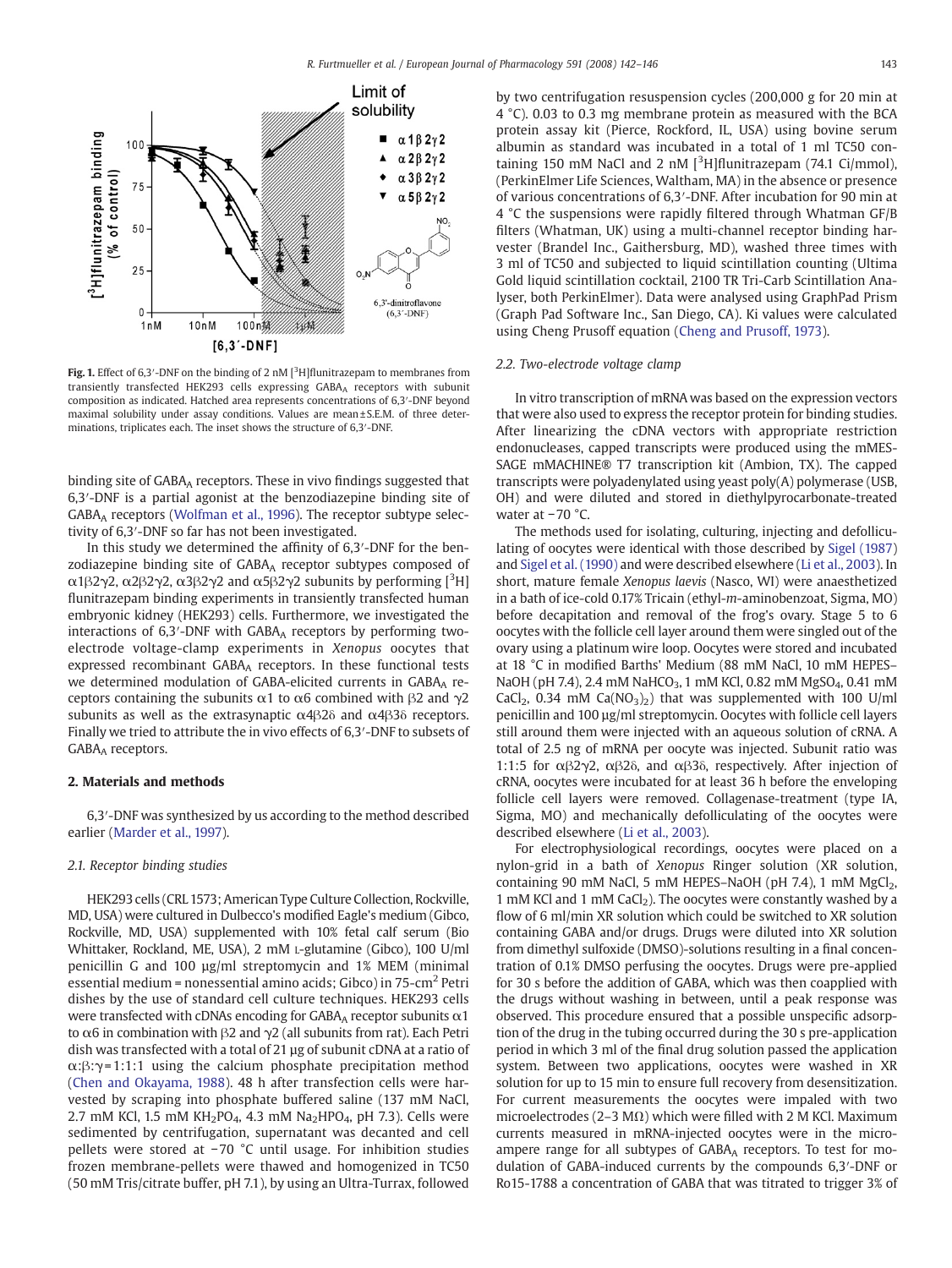<span id="page-2-0"></span>

Fig. 2. Modulation of GABA currents by 1 µM 6,3′-DNF or 100 nM Ro15-1788 in receptors composed of different subunits. cRNA injected Xenopus oocytes were held under two-electrode voltage clamp at −60 mV. 1 µM of 6,3′-DNF or 100 nM Ro15-1788 was superfused together with a GABA concentration that elicited 3% (10% for  $\alpha$ 6 $\beta$ 2 $\gamma$ 2 and α4β2δ) of the maximal GABA-induced current amplitude of the respective cell. Data were individually normalized to 100% of the current in the absence of 6,3′-DNF or Ro15-1788. Values are presented as means ± S.D. of at least four oocytes from two batches.  $*P<0.05$ ,  $*P<0.01$  versus control current by t test.  $\bullet$ : EC<sub>10</sub> was used instead of  $FC<sub>2</sub>$ 

the respective maximum GABA-elicited current of the individual oocyte ( $EC_3$ ). This GABA concentration was applied to the cell with various concentrations of the compounds. However, for the subtypes  $\alpha$ 4β2δ and  $\alpha$ 6β2γ2 EC<sub>10</sub> was chosen to obtain reasonable signal to noise ratios. All recordings were performed at room temperature at a holding potential of −60 mV using a Warner OC-725C two-electrode voltage clamp (Warner Instruments, Hamden, CT) or a Dagan CA-1B Oocyte Clamp (Dagan Corporation, Minneapolis, MN). Data were digitised, recorded and measured using a Digidata 1322A data acquisition system (Axon Instruments, Union City, CA).

# 3. Results

3.1. Subtype-selective affinity of 6,3′-DNF for the benzodiazepine binding site of recombinant GABAA receptors

The affinities of 6,3′-DNF for the benzodiazepine binding sites of  $\alpha$ 1β2γ2,  $\alpha$ 2β2γ2,  $\alpha$ 3β2γ2 and  $\alpha$ 5β2γ2 GABA<sub>A</sub> receptors were determined using [<sup>3</sup>H]flunitrazepam binding studies. Membranes from HEK293 cells transiently transfected with the respective GABA<sub>A</sub> receptor subunits were incubated with 2 nM  $[3H]$ flunitrazepam. 6,3′-DNF dose-dependently displaced the specifically bound radiolabeled ligand up to the limit of solubility for 6,3′-DNF (approximately 100 nM at 4 °C) [\(Fig. 1](#page-1-0)). Ki values for 6,3′-DNF were estimated by extrapolation of binding data obtained assuming the Hill slope to be unity. Binding of 6,3′-DNF to the benzodiazepine binding site of GABAA receptors shows some selectivity for the subtype that contains the  $\alpha$ 1 subunit and low affinity for the subtype containing the  $α5$  subunit. Ki values (95% confidence intervals) were 9.7 nM (8.7–10.8), 50.6 nM (44.0–58.2), 26.2 nM (20.7–33.3) and about 200.0 nM for α1β2γ2, α2β2γ2, α3β2γ2 and α5β2γ2, respectively.

3.2. Subtype-selective modulation of GABA-elicited currents by 6,3′-DNF in recombinant GABAA receptors

Effects of 6,3'-DNF on GABAA receptors were characterized using Xenopus oocytes that functionally expressed the GABAA receptor subunits  $\alpha$ 1 to  $\alpha$ 6 in combination with  $\beta$ 2 and  $\gamma$ 2 subunits as well as the subunit combinations α4β2δ and α4β3δ. The two-electrode voltage-clamp method was used to test whether 6,3′-DNF triggered chloride currents, modulated GABA-induced currents or antagonized the effects of diazepam in oocytes that express GABAA receptors.

Under the conditions of the experiments (20 °C) the apparent limit of solubility for 6,3′-DNF was approximately 1 µM, a concentration that did not activate chloride currents in the absence of GABA in any of the tested subtypes of GABAA receptors. During tests for modulation of GABA-elicited currents, detailed concentration response studies could not be performed because modulation of GABA-elicited currents by 6,3'-DNF was either absent or very weak for all GABAA receptor subtypes tested. However, maximum modulation of GABA-induced currents was seen at 1  $\mu$ M of 6,3′-DNF in all subtypes. Maximum modulation of EC<sub>3</sub> (EC<sub>10</sub> for α4β2δ and α6β2γ2) for the subtypes tested is presented in Fig. 2. In other experiments complete GABA dose–response curves were measured in the absence or presence of 6,3′-DNF in α1β2γ2, α2β2γ2, α3β2γ2 and α5β2γ2 receptors. 1 µM 6,3'-DNF did not significantly change the GABA  $EC_{50}$  values in these receptor subtypes (experiments not shown). This indicates that the very weak partial agonistic effect of this compound resulted in only a small shift in the GABA dose–response curves that could not be resolved in the respective semi-logarithmic plots. These experiments also indicated that the maximal GABA-elicited currents were not significantly altered in these receptors in the presence of 1 µM 6,3′-DNF (experiments not shown), as expected from the action of 6,3′-DNF via the benzodiazepine binding site of these receptors.

In parallel experiments the effects of 100 nM concentrations of Ro15-1788 on GABA evoked currents were investigated in these receptors under the same conditions. Since Ro15-1788 exhibited more pronounced positive stimulatory effects than 6,3′-DNF in most subtypes of GABA<sub>A</sub> receptors tested, tests for antagonism of 6,3'-DNF effects by Ro15-1788 were not performed in each case. In  $\alpha$ 1β2γ2 and  $\alpha$ 5β2γ2 receptors, where 6,3′-DNF and Ro15-1788 exhibited effects in different directions, however, Ro15-1788 due to its high potency not only inhibited the effects of 6,3′-DNF but also at higher concentrations elicited a positive allosteric effect.

The lack of modulation by 6,3′-DNF was not due to limited solubility or to its adsorption to the tubing since the compound antagonized the modulation of GABA-elicited currents by diazepam in a dose dependent manner (Fig. 3).

#### 4. Discussion

In this study we extended previous evidence indicating that 6,3′-DNF exhibits a high affinity for the benzodiazepine binding site of GABAA



Fig. 3. Inhibition of diazepam-stimulated GABA-elicited currents by 6,3'-DNF in GABA<sub>A</sub> receptors composed of different subunits as indicated. cRNA injected Xenopus oocytes were held under two-electrode voltage clamp at −60 mV. Increasing concentrations of 6,3′-DNF were superfused together with 30 nM diazepam and a GABA concentration that elicited 3% of the maximal current amplitude. Hatched area represents concentrations of 6,3′-DNF beyond maximal solubility under assay conditions. Data for individual cells were normalized by using currents measured in the presence or absence of 30 nM diazepam as 100% or 0%, respectively. Values are presented as means ± S.E.M. of at least four oocytes from two batches.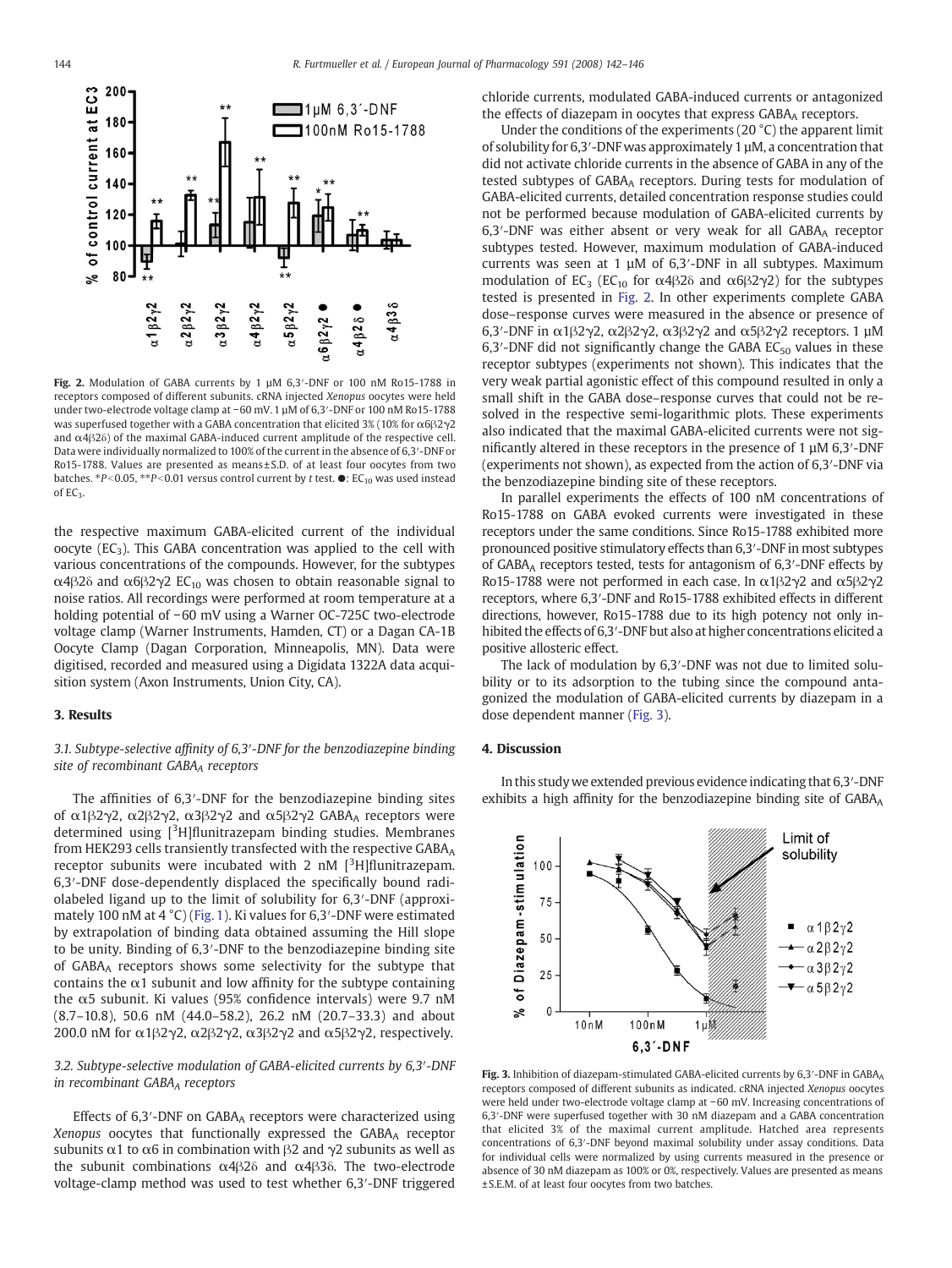<span id="page-3-0"></span>receptors in brain membranes by determining the receptor subtype selectivity of this compound. We were able to demonstrate that 6,3′-DNF exhibited a high affinity (Ki of 10 nM) for recombinant receptors composed of  $\alpha$ 1β2γ2 subunits and a 2–20 fold lower affinity for homologous receptors containing  $\alpha$ 2,  $\alpha$ 3, or  $\alpha$ 5 subunits. 6,3′-DNF did not elicit currents in the absence of GABA in Xenopus oocytes expressing any of the recombinant  $GABA_A$  receptors tested. However, 6,3′-DNF was able to slightly modulate GABA-elicited currents similar to other benzodiazepine site ligands. In GABAA receptors containing  $\alpha$ 1 and  $\alpha$ 5 subunits, 6,3′-DNF showed a small but significant inverse agonistic effect. In GABA<sub>A</sub> receptors containing the  $\alpha$ 2 subunit no modulatory effect was seen, whereas in  $\alpha$ 3 subunit containing receptors 6,3′-DNF exhibited a very weak partial agonistic effect. 6,3′-DNF was able to dose-dependently inhibit diazepam-stimulated currents in receptors composed of α1β2γ2, α2β2γ2, α3β2γ2 and α5β2γ2. For this inhibition of diazepam effects, potency and rank order of potency was consistent with aforementioned affinity data, especially when considering the different assay conditions used for these experiments. These data indicate that 6,3′-DNF is a benzodiazepine binding site ligand with a certain selectivity for GABAA receptors containing  $\alpha$ 1 subunits, but with a very low efficacy in all receptor subtypes.

Interestingly, this compound also interacts with α4β2γ2 or α6β2γ2 receptors as indicated by its weak agonistic effect on  $\alpha$ 4 $\beta$ 2 $\gamma$ 2 (not significant) or  $\alpha$ 6 $\beta$ 2 $\gamma$ 2 GABA<sub>A</sub> receptors (significant). In receptors with the subunit combinations  $\alpha$ 4β2δ and  $\alpha$ 4β3δ that are predominantly located extrasynaptically, no modulation of GABA-elicited currents by 6,3′-DNF was seen ([Fig. 2](#page-2-0)). This resembles the effects of the imidazobenzodiazepine Ro15-1788. To compare the properties of 6,3′-DNF with that of imidazobenzodiazepines, the effects of the prototypic benzodiazepine site "antagonist" Ro15-1788, that is still widely considered to be devoid of modulatory effects on GABAA receptors, were investigated on  $GABA_A$  receptor subtypes containing different  $\alpha$  subunits. Interestingly, this compound was a weak partial agonist on all receptor subtypes investigated. This is in line with previous findings in Xenopus oocytes [\(Rusch and Forman, 2005\)](#page-4-0), cultured neurons ([Weiss](#page-4-0) [et al., 2002\)](#page-4-0) and, to date inconsistent, in vivo findings [\(Savic et al., 2004;](#page-4-0) [Uhlirova et al., 2004](#page-4-0)). Under our conditions, Ro15-1788 exhibited its strongest effects on  $\alpha$ 3 $\beta$ 2 $\gamma$ 2 receptors in which the GABA EC<sub>3</sub> control current was increased to 167 ±16%. When the same test was performed at GABA EC $_{50}$ , Ro15-1788 increased the control currents to approximately 125% (data not shown). This is consistent with data of [June et al.](#page-4-0) [\(2003\)](#page-4-0), who found that a saturating concentration of Ro15-1788 increased the GABA EC<sub>50</sub> current of  $\alpha$ 3β3γ2 GABA<sub>A</sub> receptors to 118±7%. At GABA concentrations as low as  $EC<sub>3</sub>$ , modulatory effects of agonists at the benzodiazepine site are especially high; under the same conditions 1 µM diazepam stimulates this subtype to about 600% of control current. Effects of inverse agonists like DMCM (methyl-6,7-dimethoxy-4-ethylβ-carboline-3-carboxylate) or FG7142 (N′-methyl-β-carboline-3-carboxamide) however, at  $EC<sub>3</sub>$  largely resemble the results of more conservative test regimens like  $EC_{20}$ . We chose  $EC_{3}$  because compared to  $EC_{10}$  or  $EC_{20}$ , application of these low concentrations results in less desensitization and hence shorter recovery times of the preparation during experiments. This keeps experiments short, allows rapid experimental progress and reduces influences by drifting maximum currents which sometimes occur during the experiments that typically last for up to 45 min.

In previous studies, 6,3′-DNF exhibited potent anxiolytic but no sedative and amnesic effects and the anxiolytic effects of this compound were blocked by Ro15-1788 [\(Wolfman et al., 1996\)](#page-4-0). This in vivo profile of 6,3′-DNF is difficult to reconcile with the in vitro activity of 6,3′-DNF we report here, at least, if assessment is based on results from studies that used genetically altered knock in or knock out mice. These studies suggest that  $\alpha$ 2/ $\alpha$ 3 containing GABAA receptors are mediating the anxiolytic effects of diazepam (Atack et al., 2006; Low et al., 2000; Morris et al., 2006). Our data show that 6,3′-DNF is an antagonist or weak partial agonist in all tested subtypes of GABAA receptors except for α1β2γ2 and α5β2γ2 in which the compound shows weak inverse agonistic effects. In all subtypes that show partial agonistic effects of 6,3′-DNF the efficacy of Ro15-1788 surmounts the efficacy of 6,3′-DNF. Therefore, in vivo effects that are caused via these receptors would have been increased rather than antagonized by Ro15-1788. In contrast, the inverse agonistic effects at receptor subtypes that contain  $\alpha$ 1 or  $\alpha$ 5 subunits are potentially blocked by Ro15-1788. So due to the very specific action of 6,3′-DNF and Ro15-1788 on the various GABAA receptor subtypes, anxiolytic in vivo effects of 6,3′-DNF that are blocked by Ro15-1788 are likely based on the partial inverse agonist effects of 6,3 $\prime$ -DNF on receptors containing  $\alpha$ 1 and/or  $\alpha$ 5 subunits.

Alternatively, anxiolysis might have been caused by an active metabolite of 6,3′-DNF exhibiting substantial agonistic action on GABAA receptor subtypes that can be blocked by Ro15-1788. The possibility, that 6,3′-DNF caused anxiolysis by antagonizing the anxiogenic action of an endogenous inverse agonist acting on  $\alpha$ 1,  $\alpha$ 2,  $\alpha$ 3 or  $\alpha$ 5 containing receptors can be excluded because anxiolytic effects of 6,3′-DNF would then have been enhanced rather than inhibited by Ro15-1788. Although it is possible that the behavioural effects of 6,3'-DNF were not mediated by its interaction with GABAA receptors, but with some other receptors in the central nervous system, this possibility is not very likely because then it has to be explained how this alternative activity of 6,3′-DNF should be blocked by Ro15-1788. We cannot exclude, however, that it is the specific spectrum of actions of  $6,3'$ -DNF on different  $GABA_A$  receptor subtypes that elicits the behavioural effects observed, by influencing the subtle excitatory/inhibitory balance in different parts of the central nervous system. In this case, Ro15-1788 might have caused its antagonistic effect on the behavioural action of 6,3′-DNF not by interfering with its action on  $\alpha$ 1 and/or  $\alpha$ 5 receptors but by disturbing this balance via interacting with all receptor subtypes. Further experiments will have to investigate this possibility.

# Acknowledgements

This work was supported by grant P16397 of the Austrian Science Fund, as well as by grants of Consejo Nacional de Investigaciones Científicas y Técnicas (Argentina) and Universidad de Buenos Aires (Argentina).

#### References

- Atack, J.R., Wafford, K.A., Tye, S.J., Cook, S.M., Sohal, B., Pike, A., Sur, C., Melillo, D., Bristow, L., Bromidge, F., Ragan, I., Kerby, J., Street, L., Carling, R., Castro, J.L., Whiting, P., Dawson, G.R., McKernan, R.M., 2006. TPA023 [7-(1,1-dimethylethyl)-6-(2-ethyl-2H-1,2,4-triazol-3-ylmethoxy)-3-(2-fluorophenyl)-1,2,4-triazolo[4,3-b]pyridazine], an agonist selective for  $\alpha$ 2- and  $\alpha$ 3-containing GABA<sub>A</sub> receptors, is a nonsedating anxiolytic in rodents and primates. J. Pharmacol. Exp. Ther. 316, 410–422.
- Barnard, E.A., Skolnick, P., Olsen, R.W., Mohler, H., Sieghart, W., Biggio, G., Braestrup, C., Bateson, A.N., Langer, S.Z., 1998. International Union of Pharmacology. XV. Subtypes of γ-aminobutyric acidA receptors: classification on the basis of subunit structure and receptor function. Pharmacol. Rev. 50, 291–313.
- Chambers, M.S., Atack, J.R., Carling, R.W., Collinson, N., Cook, S.M., Dawson, G.R., Ferris, P., Hobbs, S.C., O'Connor, D., Marshall, G., Rycroft, W., Macleod, A.M., 2004. An orally bioavailable, functionally selective inverse agonist at the benzodiazepine site of  $GABA_A \alpha5$  receptors with cognition enhancing properties. J. Med. Chem. 47, 5829–5832.
- Chen, C.A., Okayama, H., 1988. Calcium phosphate-mediated gene transfer: a highly efficient transfection system for stably transforming cells with plasmid DNA. Biotechniques 6, 632–638.
- Cheng, Y., Prusoff, W.H., 1973. Relationship between the inhibition constant  $(K_i)$  and the concentration of inhibitor which causes 50 per cent inhibition  $(I_{50})$  of an enzymatic reaction. Biochem. Pharmacol. 22, 3099–3108.
- Cheng, V.Y., Martin, L.J., Elliott, E.M., Kim, J.H., Mount, H.T., Taverna, F.A., Roder, J.C., Macdonald, J.F., Bhambri, A., Collinson, N., Wafford, K.A., Orser, B.A., 2006. α5GABAA receptors mediate the amnestic but not sedative-hypnotic effects of the general anesthetic etomidate. J. Neurosci. 26, 3713–3720.
- Crestani, F., Low, K., Keist, R., Mandelli, M., Mohler, H., Rudolph, U., 2001. Molecular targets for the myorelaxant action of diazepam. Mol. Pharmacol. 59, 442–445.
- Ernst, M., Brauchart, D., Boresch, S., Sieghart, W., 2003. Comparative modeling of GABAA receptors: limits, insights, future developments. Neuroscience 119, 933–943.